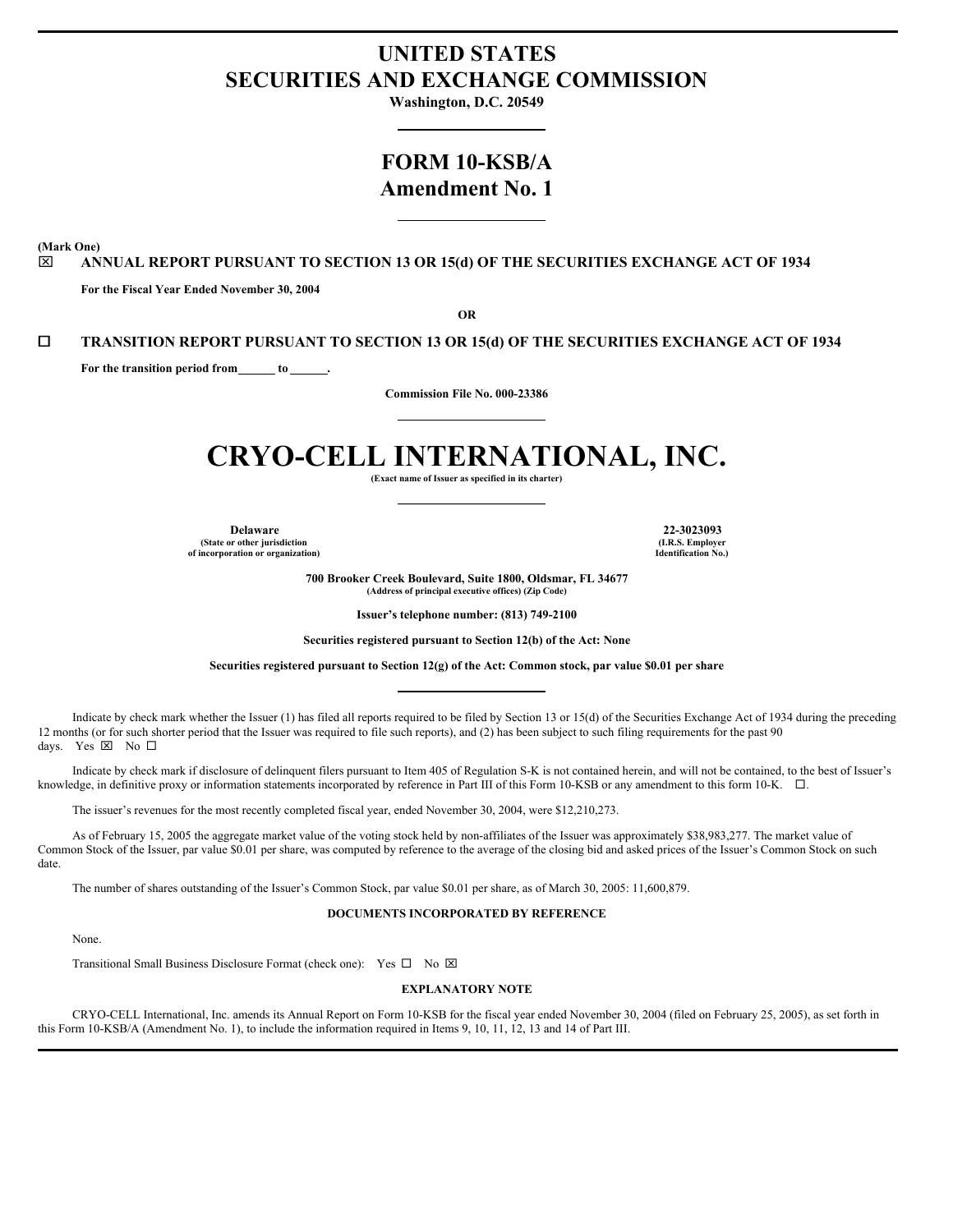#### ITEM 9. Directors, Executive Officers, Promoters and Control Persons; Section 16(a) Beneficial Ownership Reporting Compliance

# **Directors, Executive Officers and Key Employees**

Below are the names, ages and background of the current Board of Directors and Executive Officers of the Company.

*Mercedes Walton, 51, Chairman of the Board.*Ms. Walton has served as a director of the Company since October 2000, as Chairman since June 2002 and as Interim Chief Executive Officer since April 10, 2003. She has been CEO of Ralston Hill Consulting LLC, a business development and strategic technology consulting practice, since March 2000. The firm specializes in the design and deployment of technology commercialization strategies. During the period from January 2001 to September 2001, Ms. Walton was employed as the President and Chief Operating Officer of Applied Digital Solutions, Inc., a provider of e-business solutions. Ms. Walton was employed by AT&T from 1976 to 2000. She served as AT&T's Vice President-Corporate Strategy and Business Development from January 1999 to March 2000, and as its Business Development Vice President-Corporate Strategy from March 1996 to December 1998. Ms. Walton's educational achievements include a Bachelor of Arts degree from Smith College, and Masters degrees from both Harvard University and Massachusetts Institute of Technology.

*Gaby W. Goubran, 63.*Mr. Goubran has served as a director since June 2002. Mr. Goubran is currently Managing Director of International Business Developments, Ltd, an international consulting firm providing business development services to multinational companies in diverse industries. Mr. Goubran founded International Business Developments in 1983 and has been active in the company since that time. Mr. Goubran's educational achievements include a Bachelor of Science degree from Alexandria University, Egypt and a Masters degree from Babson College.

*Jagdish Sheth, Ph.D., 66.* Dr. Sheth has served as a director since October 2002. Dr. Sheth is currently the Charles H. Kellstadt Professor of Marketing at Emory University's Goizueta Business School, where he founded the Center for Relationship Management. Dr. Sheth has published twelve books and over two hundred articles in different areas of marketing and business strategy. Dr. Sheth is a frequent consultant to Fortune 500 companies, has held chairs at the University of Southern California and the University of Illinois, and served on the faculties of Columbia and MIT. Dr. Sheth also serves on the board of directors of Pac-West Telecomm, Inc. and Wipro Limited.

*Anthony P. Finch, 54.* Mr. Finch has served as a director since March 2003. Mr. Finch is currently Chief Scientific Officer of the Irish National Blood Centre and National Tissue Typing Reference Laboratory. Mr. Finch is responsible for the direction, management, organization, integration and restructuring of the national laboratories and their ancillary services to comply with the highest pharmaceutical standards. He has over 25 years experience in cell separation and cryopreservation of cellular products with over 12 years experience in cord blood processing. In 1993, Mr. Finch pioneered the fractionation and isolation of cord blood stem cells for small volume cryogenic storage and has developed large scale processing in line with current Good Manufacturing Practice. He has established several cord blood stem cell banks in the United States, Europe and Asia. Among numerous professional affiliations, Mr. Finch is a Fellow of both the Academy of Medical Laboratory Sciences and Institute of Biomedical Sciences, and is a member of the Cord Blood Stem Cell International Society.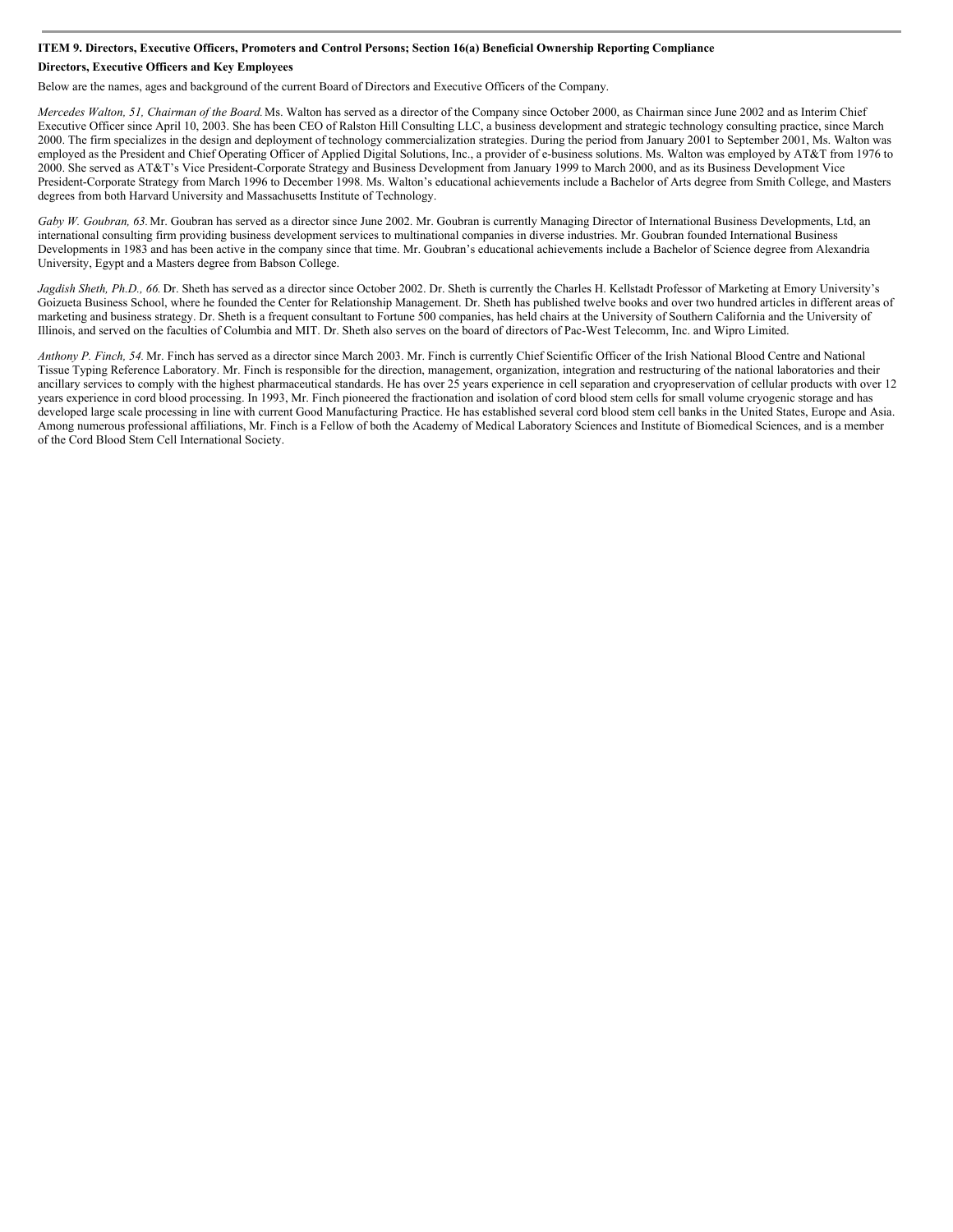*Scott Christian, 50.* Mr. Christian has served as a director since April 2003. Mr. Christian is the Vice President and General Manager of Black Box Voice Services. He served as President and Chief Executive Officer of Norstan, Inc. from February 2004 until January 25, 2005 (upon such company's acquisition by Black Box Corporation), and as a member of Norstan's Board of Directors from March 2004 until January 25, 2005. Previously, he had been Executive Vice President and Chief Financial Officer of Norstan since January 2001. Prior to its acquisition, Norstan was one of the largest independent communications solutions and services companies serving enterprise customers in North America, with revenues exceeding \$200 million. Mr. Christian served as Senior Vice President of Finance of Ceridian Corporation from April 1999 to October 2000. From April 1981 to February 1999, Mr. Christian was employed by Automatic Data Processing in a variety of capacities, including Chief Financial Officer for the Electronic Services Division from 1995 to 1999. Mr. Christian has 27 years of experience in financial management. Mr. Christian's educational achievements include a Bachelor of Arts degree from the University of Dayton, and a Master's degree from Pepperdine University.

*Gerald F. Maass, 51, Executive Vice President.*Mr. Maass joined the Company in 1998 from Critikon, a subsidiary of Johnson & Johnson, where his most recent position was International Director of Marketing for the Patient Monitoring business. Mr. Maass' ten-year tenure with Johnson & Johnson included several marketing and business development roles; he also served on the Critikon management committee. Prior to Johnson & Johnson, Mr. Maass was with Baxter Healthcare and Control Data Corporation in marketing, sales management, business development and business management roles. Mr. Maass began his career with Mayo Clinic in Rochester, MN and has a degree in Medical Technology.

*Jill Taymans, 35, Vice President, Finance.* Ms. Taymans joined the Company in April 1997 serving initially as Controller and was appointed Chief Financial Officer in May 1998. Ms. Taymans graduated from the University of Maryland in 1991 with a BS in Accounting. She has worked in the accounting industry for over thirteen years in both the public and private sectors. Prior to joining the company, she served for three years as Controller for a telecommunications company in Baltimore, Maryland.

*Mark Powelson, 46, Vice President, Sales and Marketing.*Mr. Powelson joined the Company in March 2005 from Gen-Probe where his most recent position was Vice President of Worldwide Sales. Mr. Powelson brings 20 years of experience in international sales, marketing and corporate accounts management. Prior to Gen-Probe Mr. Powelson was the Global Product Manager for Microbiology products at Trek Diagnostics Systems, Inc., Boehringer Mannheim, and Eli Lilly. Mr. Powelson holds a BA (Business) Otterbein College; Pre-Medicine studies Biology, Physics, Inorganic and Organic Chemistry, and is in the final stages of completing his Masters in Executive Leadership at the University of San Diego.

#### **Section 16(a) Beneficial Ownership Reporting Compliance**

The Company believes that during the fiscal year 2004 all reports for the Company's officers and directors that were required to be filed under Section 16 of the Securities and Exchange Act of 1934 were timely filed.

#### **Code of Ethics**

The Company has adopted a code of ethics for its chief executive officer and all senior financial officers, including the chief financial officer and principal accounting officer, attached hereto as Exhibit 14.

#### **Audit Committee and Audit Committee Financial Expert**

The Company has established an Audit Committee within the board of directors that currently consists of Mr. Christian (Chairman) and Mr. Finch. The Audit Committee is comprised entirely of non-employee, independent members of the Board of Directors, as independence is defined in Rule 4200(a) (15) of the Nasdaq listing standards and Rule 10A-3 under the Securities Exchange Act of 1934.

The Board of Directors has determined that each of the Audit Committee members is able to read and understand fundamental financial statements. In addition, the Board of Directors has determined that at least one member of the audit committee, Mr. Scott Christian, is an "audit committee financial expert" as that term is defined in Item 401(e)(2) of Regulation S-B promulgated under the Securities and Exchange Act of 1934. Mr. Christian's relevant experience includes his prior service as the Chief Financial Officer of Norstan, Inc., his past experience as Senior Vice President of Finance of Ceridian Corporation, and his experience as Chief Financial Officer of the Electronic Services Division of Automatic Data Processing, Inc. In addition, Mr. Christian has an MBA degree from Pepperdine University.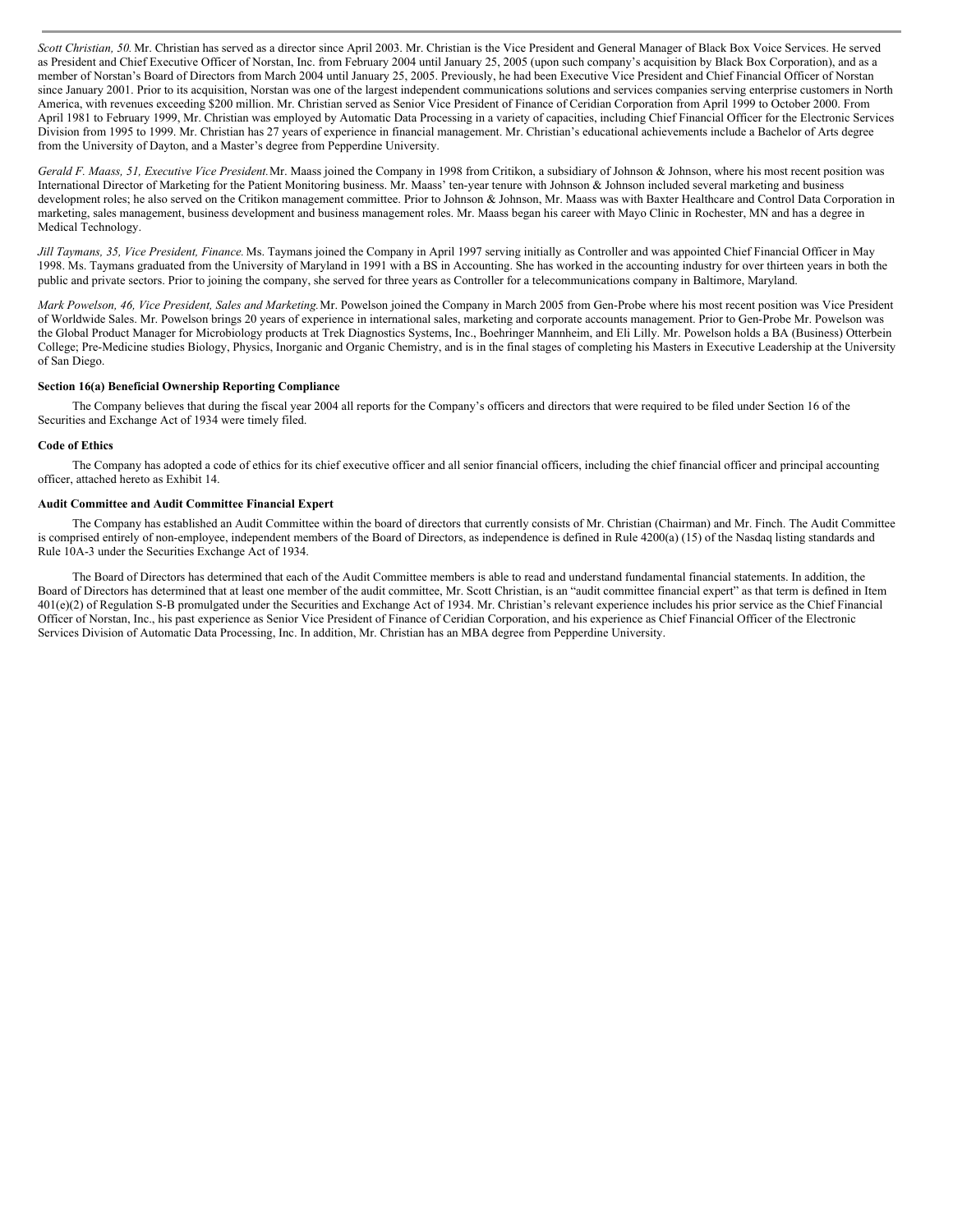#### **ITEM 10. Executive Compensation**

Set forth below is a Summary Compensation Table relating to the compensation earned by the Chief Executive Officer and each of the other persons who qualified as named executive officers under Item 402(a)(2) of Regulation S-B, for fiscal years ending November 30, 2004, 2003 and 2002.

|                                                                                |                      | <b>Annual Compensation</b>                  |                                      |                                                  | <b>Long Term Compensation</b>                     |  |
|--------------------------------------------------------------------------------|----------------------|---------------------------------------------|--------------------------------------|--------------------------------------------------|---------------------------------------------------|--|
| Name and<br><b>Principal Position</b>                                          | Year                 | <b>Salary</b>                               | <b>Bonus</b>                         | <b>Restricted</b><br><b>Stock</b><br>Awards (\$) | <b>Securities</b><br>Underlying<br><b>Options</b> |  |
| Mercedes Walton<br>Chairman, Interim<br><b>Chief Executive Officer</b>         | 2004<br>2003<br>2002 | \$212,500(1)<br>\$150,000(1)<br>\$87,500(1) | \$82,600<br>$\qquad \qquad - \qquad$ | $\hspace{0.1mm}-\hspace{0.1mm}$                  | 300,000<br>100,000                                |  |
| Gerald F. Maass<br><b>Executive Vice President</b>                             | 2004<br>2003<br>2002 | \$144,877<br>\$135,453<br>\$129,031         | \$36,000<br>\$3,413                  |                                                  | 50,000<br>5,000                                   |  |
| Jill M. Taymans<br>Vice President, Finance,<br><b>Chief Financial Officer</b>  | 2004<br>2003<br>2002 | \$117,275<br>\$ 85,780<br>\$75,406          | \$34,000<br>\$7,830                  |                                                  | 100,000<br>6,000                                  |  |
| E. Thomas Deutsch, III<br>Former Vice President,<br>Information Technology (2) | 2004<br>2003<br>2002 | \$108,828<br>\$104,814<br>\$102,292         | \$10,147                             | _                                                | 30,000<br>7,000                                   |  |

(1) Represents Chairman of the Board fees paid to Ms. Walton. Ms. Walton does not receive cash compensation for her role as Interim Chief Executive Officer.

(2) Represents compensation beginning December 1, 2002 for services as Vice President, Information Technology. Mr. Deutsch resigned as the Company's Vice President, Information Technology on December 2, 2004.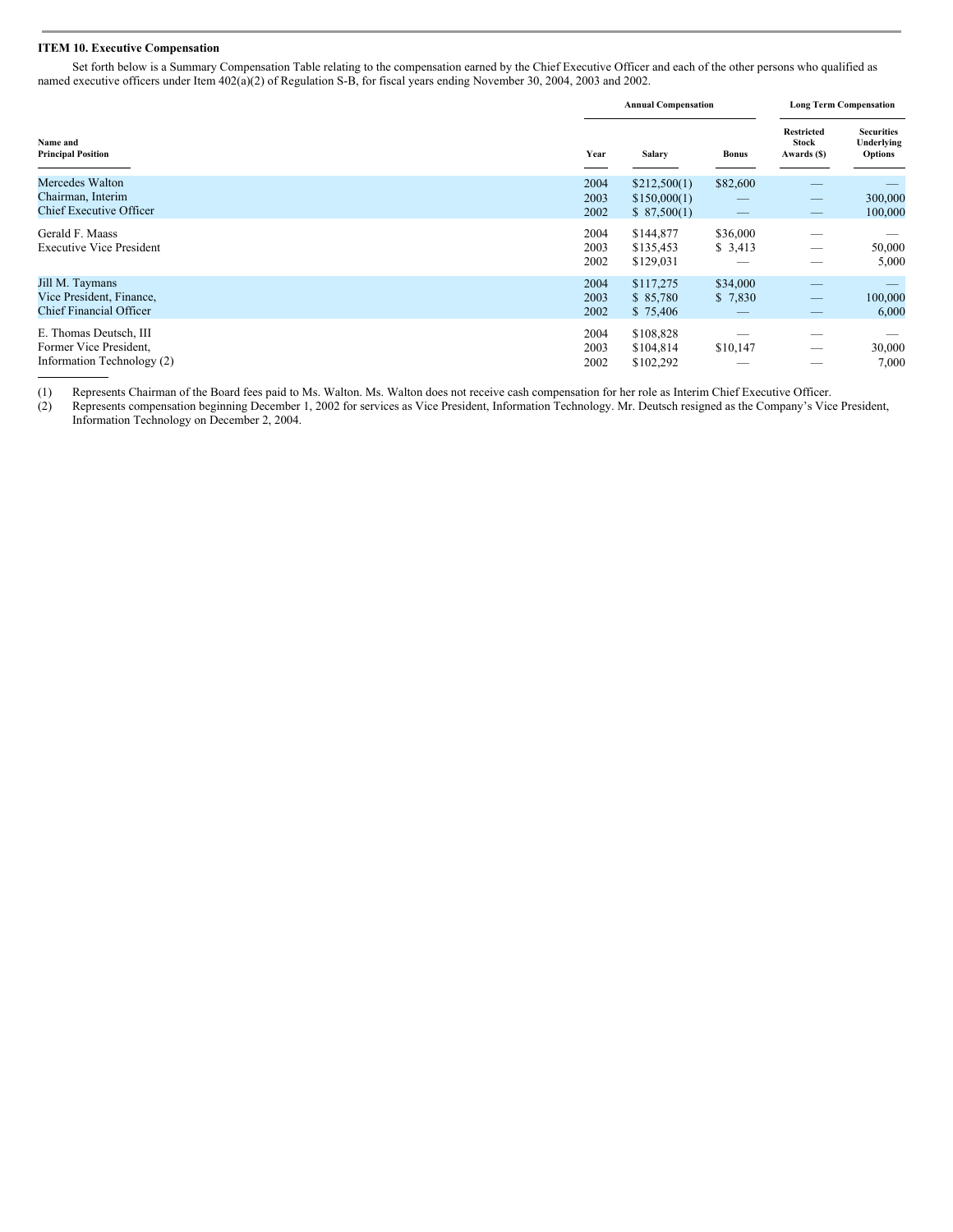#### **Option Grants in Last Fiscal Year**

There were no stock options awarded to any of the named executive officers during fiscal year 2004.

#### **Aggregated Option Exercises in Last Fiscal Year**

The following table sets forth certain information regarding option exercises by the named executive officers during fiscal 2004 and options to purchase shares of Common Stock held as of November 30, 2004 by each of the named executive officers.

| Name                   | <b>Shares</b><br>Acquired<br>on<br>Exercise (#) | Value<br>Realized (\$) | <b>Number of Securities</b><br><b>Underlying Unexercised</b><br><b>Options At Fiscal Year-End</b><br>Exercisable/Unexercisable | <b>Value of Unexercised</b><br><b>In-the-Money Options At</b><br><b>Fiscal Year-End</b><br>Exercisable $(1)$ $(S)$ |
|------------------------|-------------------------------------------------|------------------------|--------------------------------------------------------------------------------------------------------------------------------|--------------------------------------------------------------------------------------------------------------------|
| Mercedes Walton        | $\theta$                                        |                        | 400,000/0                                                                                                                      | 377,000                                                                                                            |
| <b>Gerald Maass</b>    | 5.000                                           | 2.700                  | 94,400/12,500                                                                                                                  | 17,550                                                                                                             |
| Jill Taymans           | $\mathbf{0}$                                    |                        | 109,000/25,000                                                                                                                 | 40,500                                                                                                             |
| E. Thomas Deutsch, III |                                                 |                        | 37,000/7,500                                                                                                                   | 12,150                                                                                                             |

(1) Based upon the closing price of \$2.70 at November 30, 2004.

#### **Employment Agreements**

The Company does not have any current employment agreements.

#### **Equity Compensation Plan Information as of November 30, 2004**

| <b>Equity Compensation</b><br>plans approved by<br>shareholders | Number of<br>securities to be<br>issued upon<br>exercise of<br>outstanding<br>options,<br>warrants and<br>rights |   | Weighted-average exercise<br>price of outstanding options,<br>warrants and rights | <b>Number of securities</b><br>remaining available<br>for future issuance<br>under equity<br>compensation plans<br>(excluding securities<br>reflected in the first<br>column) |
|-----------------------------------------------------------------|------------------------------------------------------------------------------------------------------------------|---|-----------------------------------------------------------------------------------|-------------------------------------------------------------------------------------------------------------------------------------------------------------------------------|
| CRYO-CELL International Incentive Stock Option Plan (1)         | 6.000                                                                                                            |   | 5.15                                                                              |                                                                                                                                                                               |
| CRYO-CELL International 2000 Stock Incentive Plan               | 1,151,900                                                                                                        | ሖ | 1.23                                                                              | 1,012,400                                                                                                                                                                     |
| Equity Compensation plans not approved by shareholders          |                                                                                                                  |   |                                                                                   |                                                                                                                                                                               |
| Other Plans (3)                                                 | 30,000                                                                                                           |   | 3.54                                                                              |                                                                                                                                                                               |
| Total                                                           | 1,187,900                                                                                                        | æ | 1.31                                                                              | 1,012,400                                                                                                                                                                     |

(1) CRYO-CELL Incentive Stock Option Plan expired on April 1, 2000. (2) CRYO-CELL 2000 Stock Incentive Plan originally had 1,500,000 stock options authorized for issuance. In June 2002, the shareholders approved an additional 750,000 shares for issuance thereunder.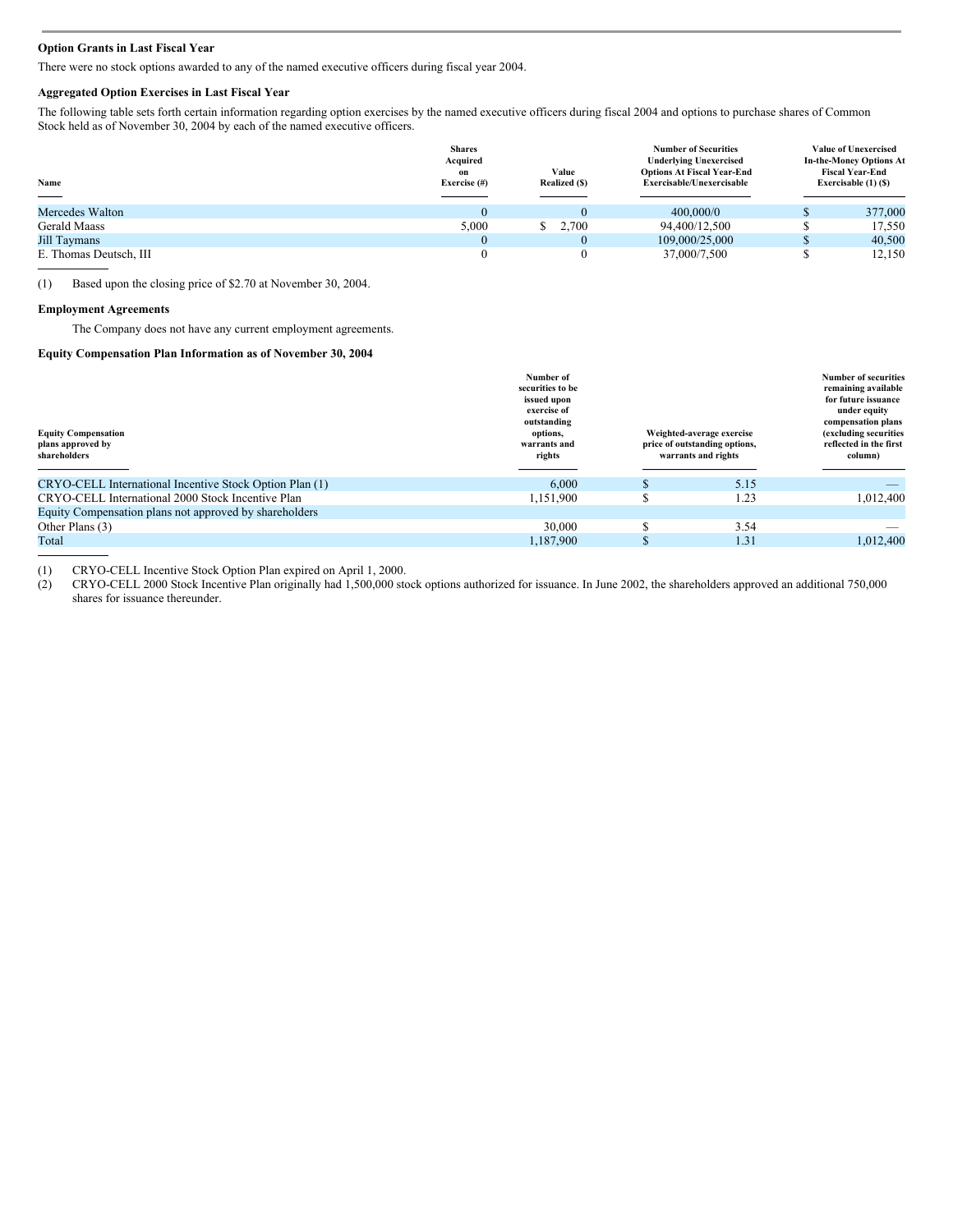(3) From time to time the Company grants options pursuant to individual compensation arrangements in exchange for goods or services provided to the Company. These options are granted at fair market value on the date of grant and typically vest immediately and provide for an exercise period of three (3) years.

#### **Directors' Fees**

Directors who are employees of the Company receive no compensation for their services as directors or as members of committees. Each director of the Company is eligible to receive awards of options or shares pursuant to the Company's stock option plan. Currently, each director receives an award in the form of a stock option grant upon first becoming a member of the Board of Directors. The number of options granted is currently 20,000 shares per person. Non-employee directors are paid an attendance fee of \$3,000 for each day of a Board meeting and \$1,000 for each day of a Board Committee meeting and are reimbursed the reasonable expenses incurred in attending the meeting. The fee for participation in a Board or Board Committee meeting held by telephone conference call and lasting at least one hour is \$1,000**.**

In June 2002, the Board of Directors approved a compensation arrangement with Mercedes Walton for her service to the Company as Chairman of the Board, a position to which she was elected in June 2002. The arrangement provided for annual compensation to Ms. Walton of \$150,000. In July 2004 Ms. Walton's annual compensation was increased to \$300,000. At the time of becoming Chairman in June 2002, Ms. Walton was also granted options to purchase 100,000 shares of the Company's common stock pursuant to the Company's Stock Incentive Plan. The exercise price of the options is \$2.15 and the options are fully vested and are exercisable for five years. In August 2003, Ms. Walton was granted options to purchase 300,000 shares of the Company's common stock pursuant to the Company's Stock Incentive Plan. The exercise price of the options is \$.54 and the options were 50% vested on the date of grant become fully vested one year from the date of grant (i.e., options to purchase all 300,000 are vested as of the date of this filing). These options are exercisable for a period of five years from the date of grant.

In addition, Ms. Walton is entitled to a future option grant to purchase 25,000 shares of the Company's common stock upon, and as of, each of the following dates:

- The date the Company becomes listed for trading on the Nasdaq National Market;
- The date the Company's shareholder equity reaches \$50 million;
- The date the Company's annual net profits reach \$10 million; and
- The date the market price of the Company's common stock reaches \$10.00 per share.

To the extent the benchmarks are achieved by the Company and Ms. Walton is Chairman of the Company at the time, the exercise price of the options will be \$6.00 per share or the closing price of the Company's stock on the day the benchmark is achieved, whichever is lower. Each option grant will be exercisable for a term of five years.

In February 2005, Ms. Walton was granted options to purchase 128,250 shares of the Company's commons stock pursuant to the Company's Stock Incentive Plan. The exercise price of the options is \$4.02 and the options are 33% vested one-year from the date of grant, 33% two-years from the date of grant and 33% vested three-years from the date of grant.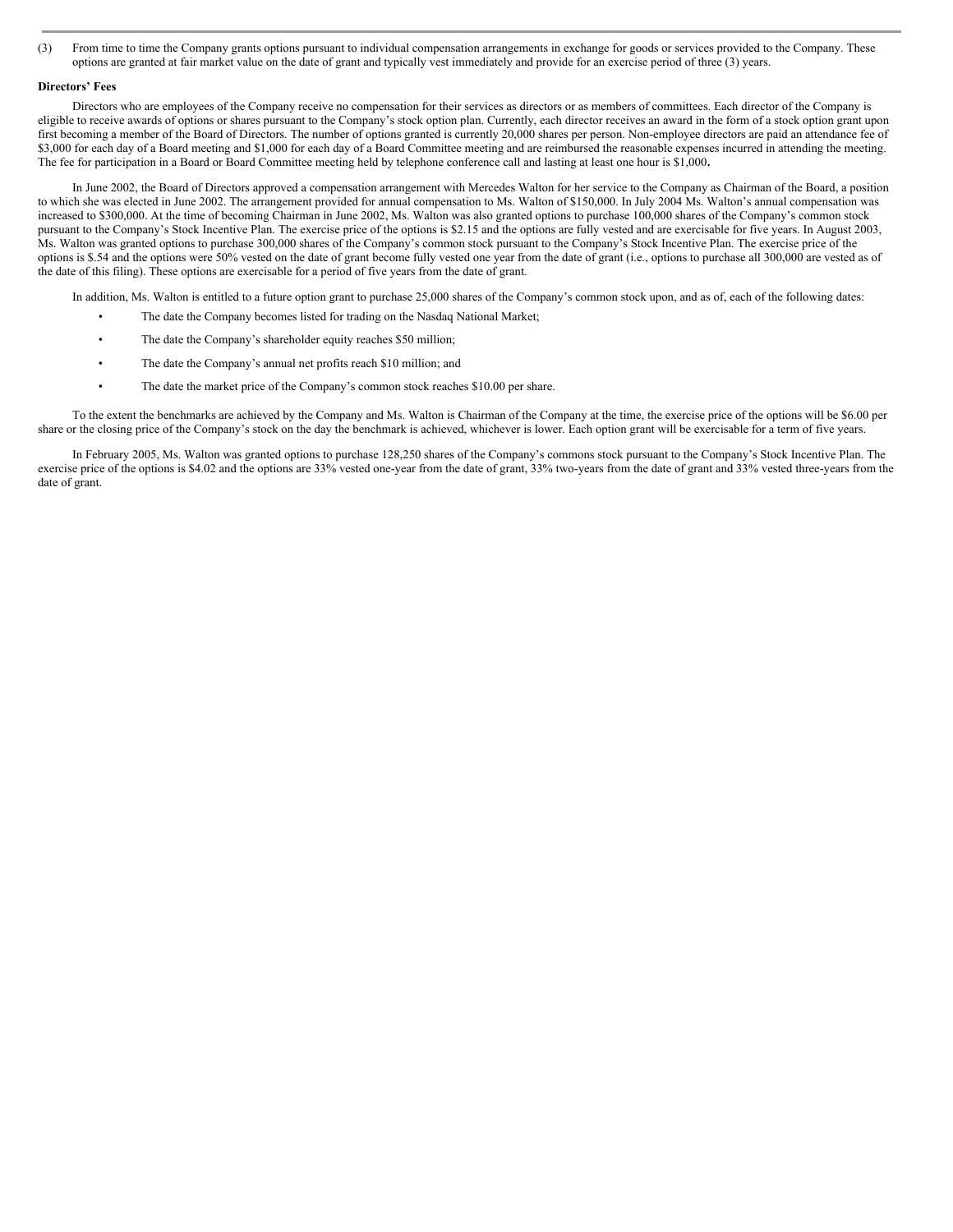#### **ITEM 11. Security Ownership of Certain Beneficial Owners and Management and Related Stockholder Matters**

The following table sets forth certain information regarding beneficial ownership of the Common Stock as of March 29, 2005 by (i) each person who is known by the Company to own beneficially more than five percent (5%) of the outstanding shares of Common Stock, (ii) each director of the Company, (iii) all of the executive officers named in the Summary Compensation Table, and (iv) all directors, nominees and executive officers of the Company as a group. Except as otherwise indicated below, each of the individuals named in the table has sole voting and investment power with respect to their shares of Common Stock, except to the extent authority is shared by spouses under applicable law.

| <b>Name of Beneficial Owner</b>                   | <b>Number of Shares</b><br><b>Beneficially Owned</b> | Percent of<br>Class(1) |
|---------------------------------------------------|------------------------------------------------------|------------------------|
|                                                   |                                                      |                        |
| Directors and Executive Officers:                 |                                                      |                        |
| Mercedes Walton (2)                               | 406,000                                              | 3.4%                   |
| Gaby Goubran (3)                                  | 67,500                                               | *                      |
| Jagdish Sheth (4)                                 | 77,500                                               | $*$                    |
| Scott Christian (5)                               | 57,500                                               | $\ast$                 |
| Anthony Finch                                     | 104,500                                              | *                      |
| Gerald F. Maass (6)                               | 97,900                                               | *                      |
| Jill M. Taymans (7)                               | 86,000                                               | *                      |
| E. Thomas Deutsch, III (8)                        | 56,000                                               | $*$                    |
| Other Beneficial Owners:                          |                                                      |                        |
| David Portnoy (9)                                 | 582,988                                              | $5.0\%$                |
| All Executive Officers and                        |                                                      |                        |
| Directors as a Group $(8 \text{ persons})$ $(10)$ | 952,900                                              | $7.7\%$                |

Unless otherwise indicated, the address for the persons listed above is 700 Brooker Creek Boulevard, Suite 1800, Oldsmar, Florida 34677.

(2) Includes 400,000 shares subject to options exercisable as of March 29, 2005.

- (4) Includes 57,500 shares subject to options exercisable as of March 29, 2005.<br>
(5) Includes 57,500 shares subject to options exercisable as of March 29, 2005.
- Includes 57,500 shares subject to options exercisable as of March 29, 2005.
- (6) Includes 81,900 shares subject to options exercisable as of March 29, 2005.
- (7) Includes 84,000 shares subject to options exercisable as of March 29, 2005.
- Includes 14,000 shares held by Mr. Deutsch's wife, Mary Alice Deutsch. Based on ownership information as of December 2, 2004. Mr. Deutsch resigned as the Company's Vice President, Information Technology on December 2, 2004.
- (9) Mr. Portnoy may be deemed the beneficial owner of 582,988 shares of Common Stock, which number includes: (i) 251,848 shares of Common Stock held directly by Mr. Portnoy, which he has the sole power to vote and to dispose or direct the disposition; (ii) 7,351 shares of Common Stock held by Focus Financial Corp. ("FFC"), of which Mr. Portnoy may be deemed the beneficial owner as the sole officer and director of FFC; (iii) 61,714 shares of Common Stock held by Visual Investment Corp. ("VIC"), of which Mr. Portnoy may be deemed the beneficial owner as the sole officer and director of VIC; (iv) 108,001 shares of Common Stock held by Partner Community Inc. ("PCI"), of which Mr. Portnoy may be deed the beneficial owner as one of three directors of PCI; (v) 88,258 shares of Common Stock held by Mr. Zidell, of which Mr. Portnoy may be deemed the beneficial owner as a result of exercising investment (but not voting) discretion over such shares in accordance with the agreement between Mr. Zidell and Mr. Portnoy described under Item 6 below; and

<sup>\*</sup> Less than one percent  $(1\%)$ .<br>(1) Pursuant to the rules of the S Pursuant to the rules of the Securities and Exchange Commission, the percentage of voting stock for each stockholder is calculated by dividing (i) the number of shares deemed to be beneficially held by such shareholders as of March 29, 2005 by (ii) the sum of (a) the number of shares of Common Stock outstanding as of March 29, 2005 plus (b) the number of shares issuable upon exercise of options (which are shares that are not voting until exercised) held by such stockholder which were exercisable as of March 29, 2005 or will become exercisable within 60 days after March 29, 2005.

<sup>(3)</sup> Includes 57,500 shares subject to options exercisable as of March 29, 2005.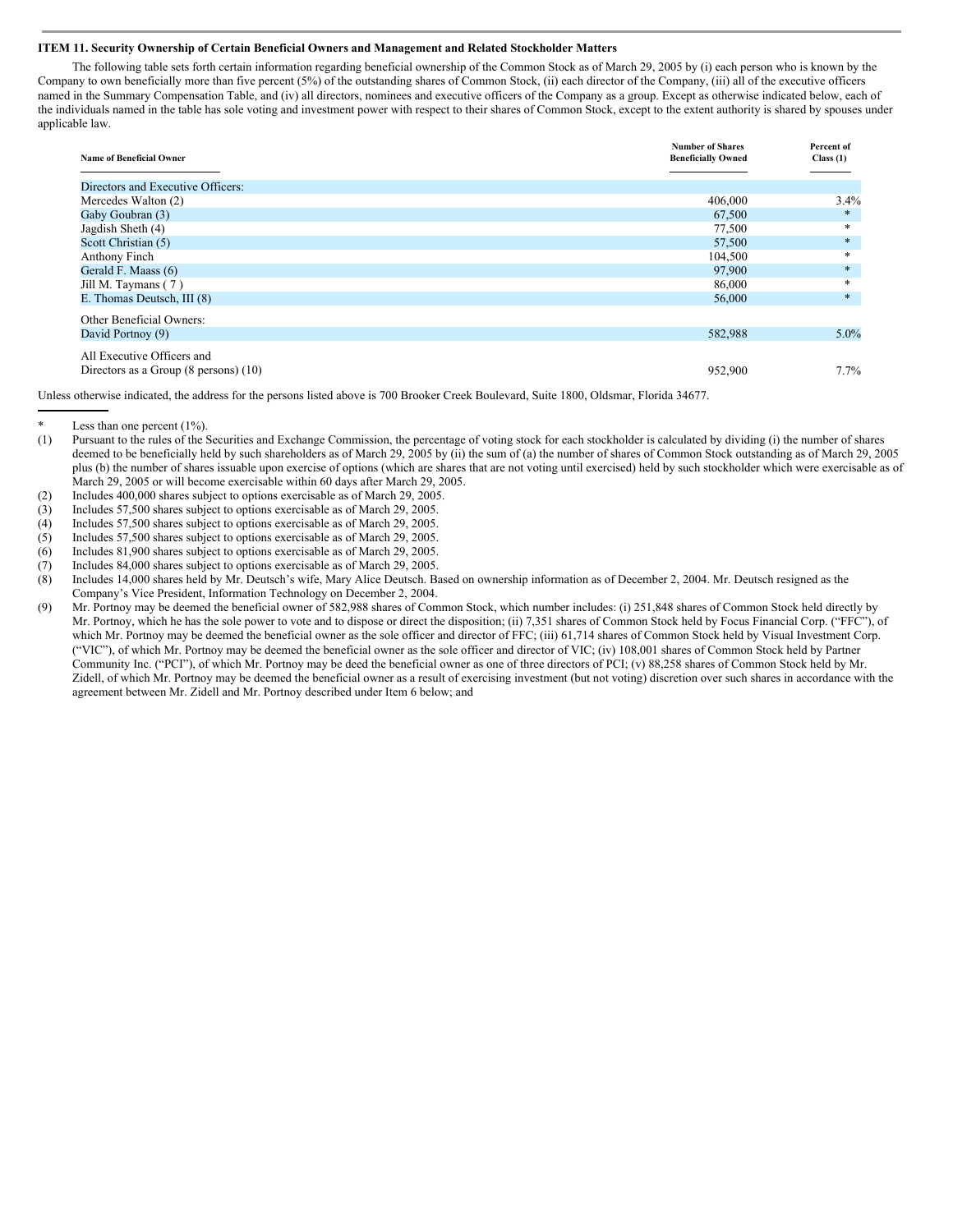(vi) 65,816 shares of Common Stock held by Mayim Investment Limited Partnership ("MILP"), of which Mr. Portnoy may be deemed the beneficial owner as the managing member of MILP. Beneficial ownership is supplied per the Schedule 13D filed with the Securities and Exchange Commission on January 12, 2005. (10) Includes 738,400 shares subject to options exercisable as of March 29, 2005.

#### **ITEM 12. Certain Relationships and Related Transactions**

On February 9, 1999, the Company's revenue sharing agreement with two individual investors relating to the State of Arizona (the "Arizona Agreement") was modified and replaced by a new revenue sharing agreement relating to the State of Florida (the "Florida Revenue Sharing Agreement"). Under the terms of the Florida Revenue Sharing Agreement, the Company was to receive an aggregate one-time up-front payment of \$1,000,000 from the individual investors. The individual investors received a credit from the Company of \$450,000 toward the \$1,000,000 up-front payment as a result of payments previously made by the investors to the Company pursuant to the Arizona Agreement. The Florida Revenue Sharing Agreement entitles the investors to an ongoing fixed percentage of the net storage revenue earned by the Company from specimens originating within the State of Florida, up to a maximum of 33,000 storage spaces. The Company is applying all of its payment obligations under the Florida Revenue Sharing Agreement toward the \$550,000 balance owed by the investors until such amount is paid in full. After the \$550,000 payment is satisfied, payments under the Florida Revenue Sharing Agreement will be made to the investors as required there under. The Company applied \$100,525 and \$232,370 in fiscal years ending 2004 and 2003, respectively, toward the investors' obligation to pay the \$550,000 balance. The receivable balance was fully satisfied during fiscal 2004. One of the investors in the Florida Revenue Sharing Agreement is Charles Nyberg, who became a director of the Company in August 2001 and resigned from this position in December 2004.

On May 31, 2001 the Company entered into a revenue sharing agreement with Red Rock Partners, a partnership ("Red Rock"), entitling Red Rock to an on-going fixed percentage of the net storage revenue earned by the Company from specimens originating within the State of Texas, up to a maximum of 33,000 storage spaces (the "Texas Revenue Sharing Agreement"). Under the terms of the Texas Revenue Sharing Agreement, Red Rock paid the Company an aggregate one-time up-front payment of \$750,000. The Company made total payments to Red Rock of \$99,723 and \$82,058 for fiscal years 2004 and 2003, respectively. In May 2001, Red Rock also paid \$200,000 to acquire five-year warrants to purchase 100,000 shares of the Company's common stock at \$6.00 per share, and paid \$50,000 for 25,000 shares of SCPT common stock at a price of \$2.00 per share. One of the partners in Red Rock is Charles Nyberg, who became a director of the Company in August 2001 and resigned from this position in December 2004.

In October 2001, the Company sold 90% of the common stock of Safti-Cell, Inc., a then inactive subsidiary of the Company, to Red Rock. The Company continues to own 10% of the common stock of Safti-Cell, Inc. Mr. Charles Nyberg, a former member of the Board of Directors of the Company, owns a significant interest in Red Rock Partners; however, the sale took place prior to the time that Mr. Nyberg became a member of the Company's Board of Directors. Subsequent to the end of fiscal 2004, Mr. Nyberg resigned from the Company's Board of Directors. In October 2001, the Company and Safti-Cell entered into a twenty-year storage agreement under which the Company pays an annual fee to Safti-Cell for each specimen stored by Safti-Cell in its Arizona facility for the Company's customers. In October 2002, Safti-Cell brought the facility into service, and the Company began providing dual storage service to its customers. The Company currently stores approximately 25,000 split specimens at the Safti-Cell facility. In 2005, the Company expects to implement a new processing methodology in accordance with emerging requirements of the American Association of Blood Banks (AABB). The new process will utilize closed-system bags rather than vial storage. In view of this anticipated transition to a new processing methodology, as well as the enhanced level of security designed in the Company's new facility, the Company expects that sometime in 2005 it will discontinue offering the dual storage service to new customers.

In August 2003, SCPT received a \$100,000 interest-bearing loan from Daniel D. Richard, a previous officer, director and current shareholder of SCPT, to fund its operations. On November 20, 2003, the loan agreement was amended to allow additional loans to SCPT of \$45,000. The note was due on September 5, 2004 with interest of 4% due upon payment. SCPT pledged 345,161 shares of the CRYO-CELL common stock held by SCPT as collateral for this note. On December 28, 2003, SCPT entered into an additional, separate loan agreement with Mr. Richard for an additional loan of \$50,000. The loan was due on demand, no later than December 31, 2004 with interest of 5% due upon payment. SCPT pledged an additional 100,000 shares of the CRYO-CELL common stock held by SCPT as collateral for this note. During the second quarter of fiscal 2004, SCPT paid the outstanding loan of \$195,000 plus accrued interest to Mr. Richard.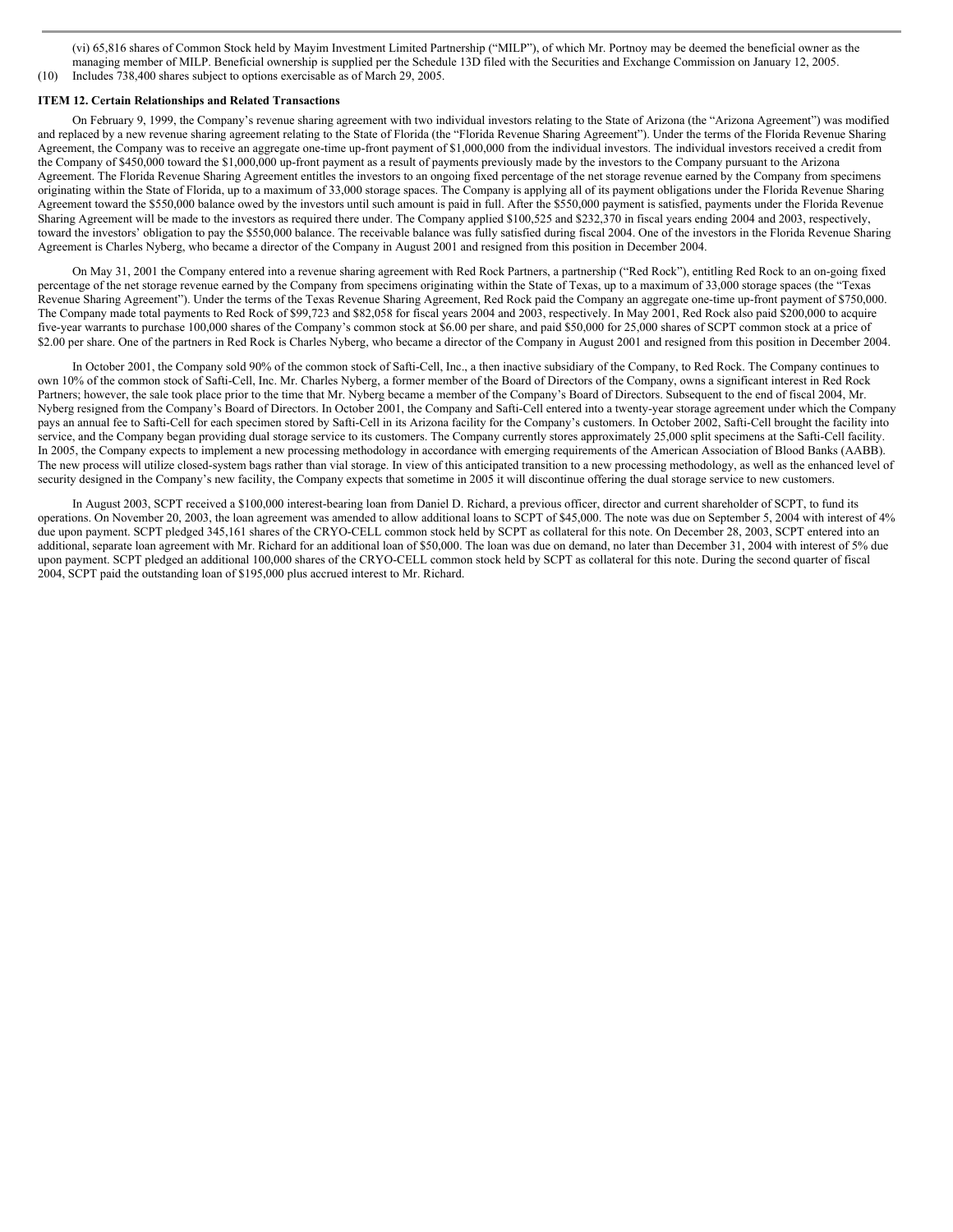#### **ITEM 13. EXHIBITS**

See Exhibit Index following the signature page.

#### **ITEM 14. PRINCIPAL ACCOUNTANT FEES AND SERVICES**

On June 30, 2004, the Company ratified the appointment of Grant Thornton LLP ("Grant Thornton") to serve as its independent auditors, effective for the year ending November 30, 2004.

#### *Fees to Independent Auditors*

The following table presents fees for professional audit services rendered by Grant Thornton for the audit of the Company's financial statements for the fiscal years ended November 30, 2004 and November 30, 2003 and fees billed for other services rendered by Grant Thornton during these periods.

|                   | 2004      | 2003      |
|-------------------|-----------|-----------|
|                   |           |           |
| <b>Audit Fees</b> | \$169,000 | \$273,000 |
| Tax Fees          | 69.000    | 27,000    |
| Total             | \$238,000 | \$300,000 |

#### *Audit Fees*

Audit fees consisted of the aggregate fees billed by its independent auditors for professional services rendered for the audit of the Company's annual financial statements set forth in the Company's Annual Report on Form 10-KSB for the years ended November 30, 2004 and November 30, 2003.

#### *Tax Fees*

Tax fees consisted of the aggregate fees billed by its independent auditors for professional services rendered for tax compliance, tax advice and tax planning for the years ended November 30, 2004 and November 30, 2003.

The policy of the Company's Audit Committee is to review and pre-approve both audit and non-audit services to be provided by the independent auditors (other than with *de minimis* exceptions permitted by the Sarbanes-Oxley Act of 2002). This duty may be delegated to one or more designated members of the Audit Committee with any such approval reported to the committee at its next regularly scheduled meeting. Approval of non-audit services shall be disclosed to investors in periodic reports required by Section 13(a) of the Securities Exchange Act of 1934. Approximately 100% of the fees described above under the captions "Audit Fees" and "Tax Fees" and paid to Grant Thornton were pre-approved by the Audit Committee.

No services in connection with appraisal or valuation services, fairness opinions or contribution-in-kind reports were rendered by Grant Thornton. Furthermore, no work of Grant Thornton with respect to its services rendered to the Company was performed by anyone other than Grant Thornton.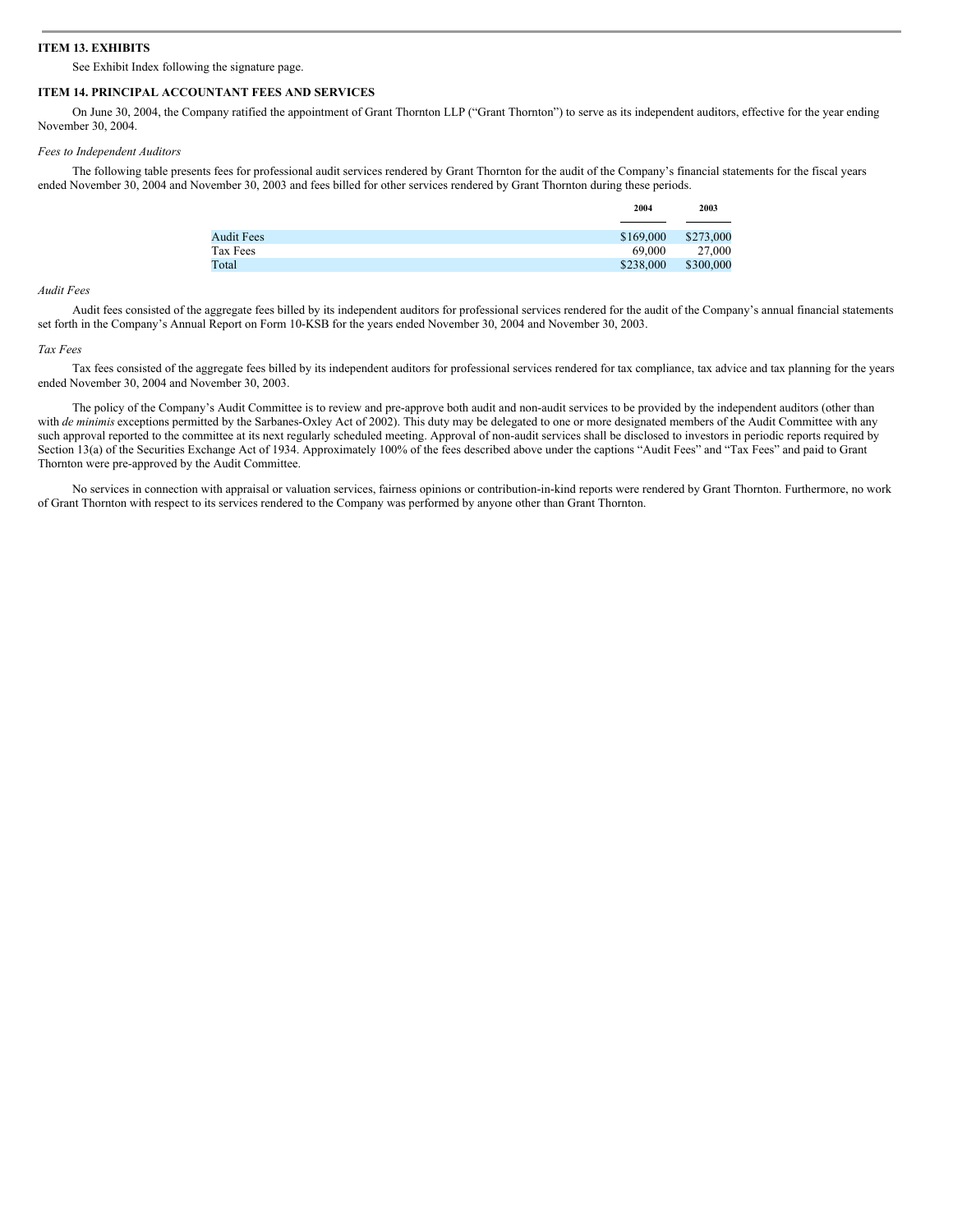# **SIGNATURES**

Pursuant to the requirements of Section 13 or 15(d) of the Securities Exchange Act of 1934, the Issuer has duly caused this report to be signed on its behalf by the undersigned, thereunto duly authorized.

# CRYO-CELL INTERNATIONAL, INC.

By /s/ Mercedes Walton

Mercedes Walton, Chief Executive Officer

Dated: March 30, 2005

In accordance with the Securities Exchange Act of 1934, this report has been signed below by the following persons in the capacities indicated:

| <b>SIGNATURE</b>    | <b>TITLE</b>                                                          | <b>DATE</b>    |  |  |
|---------------------|-----------------------------------------------------------------------|----------------|--|--|
| /s/ Mercedes Walton | Chairman of the Board,<br>Interim Chief Executive Officer             | March 30, 2005 |  |  |
| Mercedes Walton     |                                                                       |                |  |  |
| /s/ Jill Taymans    | Vice President, Finance,<br>The Company's Principal Financial Officer | March 30, 2005 |  |  |
| Jill Taymans        | and Principal Accounting Officer                                      |                |  |  |
| /s/ Scott Christian | Director                                                              | March 30, 2005 |  |  |
| Scott Christian     |                                                                       |                |  |  |
| /s/ Jagdish Sheth   | Director                                                              | March 30, 2005 |  |  |
| Jagdish Sheth       |                                                                       |                |  |  |
| /s/ Gaby Goubran    | Director                                                              | March 30, 2005 |  |  |
| Gaby Goubran        |                                                                       |                |  |  |
| /s/ Anthony Finch   | Director                                                              | March 30, 2005 |  |  |
| Anthony Finch       |                                                                       |                |  |  |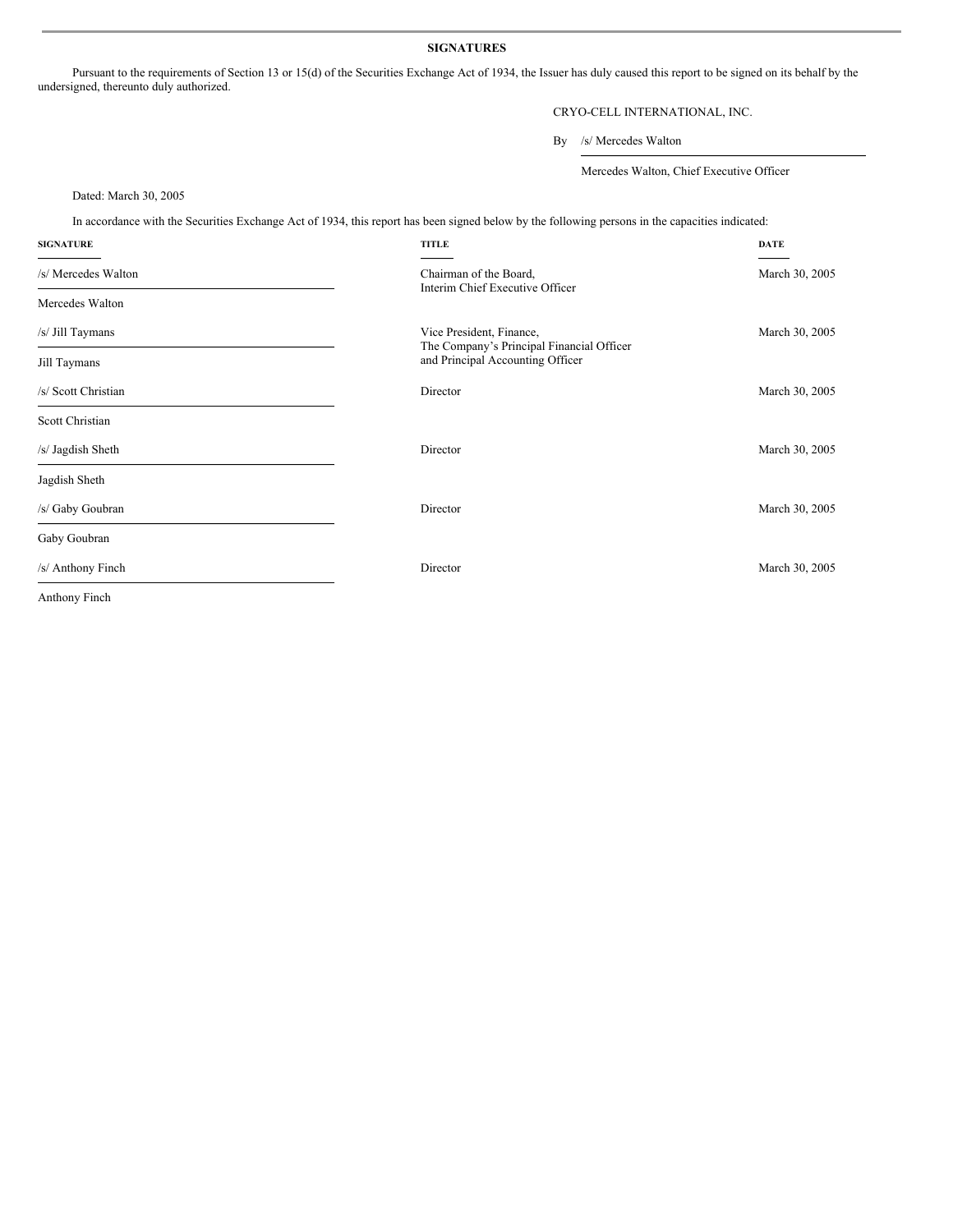# **EXHIBIT INDEX**

| Exhibit No. | <b>Description</b>                                                                                                      |
|-------------|-------------------------------------------------------------------------------------------------------------------------|
| 3.1(2)      | Amended and Restated Certificate of Incorporation                                                                       |
| 3.2(2)      | Amended and Restated By-Laws                                                                                            |
| 10.1(3)     | Amended Agreement with Bio-Stor                                                                                         |
| 10.2(1)     | Revenue Sharing Agreement between Stem Cell Preservation Technologies, Inc. and CRYO-CELL International, Inc.           |
| 10.3(1)     | Chairman of the Board Compensation                                                                                      |
| 10.4(1)     | Employment agreement between John V. Hargiss and CRYO-CELL International, Inc. dated June 18, 2002                      |
| 10.5(1)     | Agreement with Daniel D. Richard and CRYO-CELL International, Inc. dated June 18, 2002.                                 |
| 10.6(4)     | Agreement with Red Rock Partners for the State of Texas Revenue Sharing Agreement dated May 30, 2001.                   |
| 10.7(4)     | Addendum Agreement to Secondary Storage Agreement                                                                       |
| 10.8(4)     | Secondary Storage Agreement                                                                                             |
| 10.9(4)     | Amendment to Dan Richard agreement dated January 29, 2003.                                                              |
| 10.10(6)    | Lease                                                                                                                   |
| 14          | Code of Ethics for CEO and Senior Financial Officers                                                                    |
| 23(5)       | <b>Consents of Auditors</b>                                                                                             |
| 31.1        | Certification of CEO Pursuant to Section 302 of the Sarbanes-Oxley Act of 2002.                                         |
| 31.2        | Certification of CFO Pursuant to Section 302 of the Sarbanes-Oxley Act of 2002.                                         |
| 32.1        | Certification Pursuant to 18 U.S.C. Section 1350, as Adopted Pursuant to Section 906 of the Sarbanes-Oxley Act of 2002. |

(1) Incorporated by reference to the Company's Quarterly Report on Form 10-QSB for the quarter ended August 31, 2002.<br>
(2) Incorporated by reference to the Company's Quarterly Report on Form 10-QSB for the quarter ended Ma (2) Incorporated by reference to the Company's Quarterly Report on Form 10-QSB for the quarter ended May 31, 2002.

(3) Incorporated by reference to the Company's Annual Report on Form 10-KSB for the year ended November 30, 1997.

(4) Incorporated by reference to the Company's Annual Report on Form 10-KSB for the year ended November 30, 2002.<br>
Incorporated by reference to the Company's Annual Report on Form 10-KSB for the year ended November 30, 200 (5) Incorporated by reference to the Company's Annual Report on Form 10-KSB for the year ended November 30, 2003.

(6) Incorporated by reference to the Company's Quarterly Report on Form 10-QSB for the quarter ended August 31, 2004.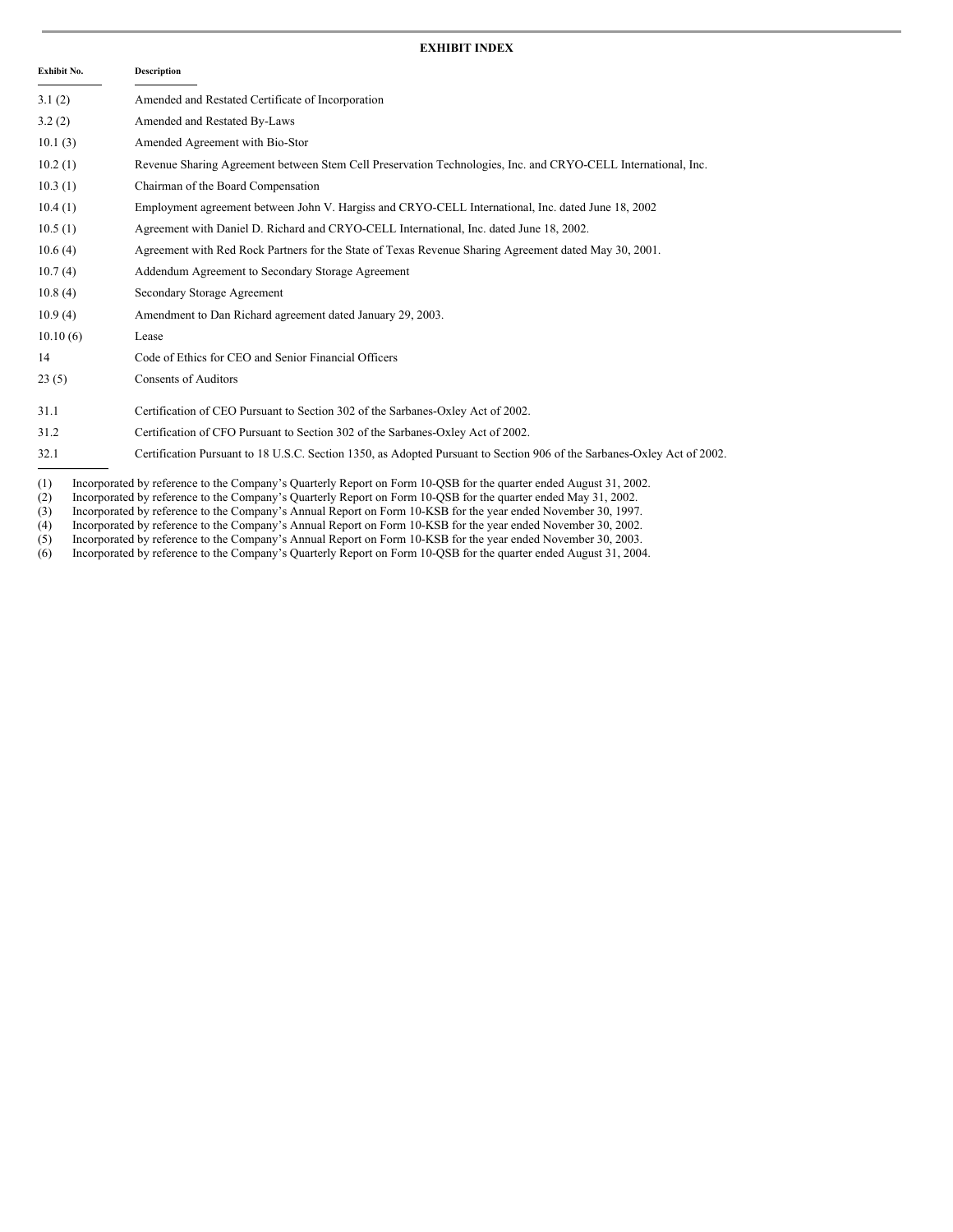#### **CODE OF ETHICS FOR CEO AND SENIOR FINANCIAL OFFICERS**

The Company has a Code of Business Conduct and Ethics applicable to all directors and employees of the Company. The CEO and all senior financial officers, including the CFO and principal accounting officer, are bound by the provisions set forth therein relating to ethical conduct, conflicts of interest and compliance with law. In addition to the Code of Business Conduct and Ethics, the CEO and senior financial officers are subject to the following additional specific policies:

1. The CEO and all senior financial officers are responsible for full, fair, accurate, timely and understandable disclosure in the periodic reports required to be filed by the Company with the SEC and other communications with the public. Accordingly, it is the responsibility of the CEO and each senior financial officer promptly to bring to the attention of the CFO, the Controller, or the chair of the Audit Committee (the "Disclosure Committee") any material information of which he or she may become aware that affects the disclosures made by the Company in its public filings or communications or otherwise assist the Disclosure Committee in fulfilling its responsibilities to make full and accurate disclosure of all material matters in the Company's public filings and communications.

2. The CEO and each senior financial officer shall promptly bring to the attention of the Disclosure Committee and the Audit Committee any information he or she may have concerning (a) significant deficiencies in the design or operation of internal controls which could adversely affect the Company's ability to record, process, summarize and report financial data or (b) any fraud, whether or not material, that involves management or other employees who have a significant role in the Company's financial reporting, disclosures or internal controls.

3. The CEO and each senior financial officer shall promptly bring to the attention of the CEO or the Audit Committee any information he or she may have concerning any violation of the Company's Code of Business Conduct and Ethics, including any actual or apparent conflicts of interest between personal and professional relationships, involving any management or other employees who have a significant role in the Company's financial reporting, disclosures or internal controls.

4. The CEO and each senior financial officer shall promptly bring to the attention of the CEO or the Audit Committee any information he or she may have concerning evidence of a material violation of the securities or other laws, rules or regulations applicable to the Company and the operation of its business, by the Company or any agent thereof, or of violation of the Code of Business Conduct and Ethics or of these additional procedures.

5. The Board of Directors shall determine, or designate appropriate persons to determine, appropriate actions to be taken in the event of violations of the Code of Business Conduct and Ethics or of these additional procedures by the CEO and the Company's senior financial officers. Such actions shall be reasonably designed to deter wrongdoing and to promote accountability for adherence to the Code of Business Conduct and Ethics and to these additional procedures, and shall include written notices to the individual involved that the Board has determined that there has been a violation, censure by the Board, demotion or re-assignment of the individual involved, suspension with or without pay or benefits (as determined by the Board) and termination of the individual's employment. In determining what action is appropriate in a particular case, the Board of Directors or such designee shall take into account all relevant information, including the nature and severity of the violation, whether the violation was a single occurrence or repeated occurrences, whether the violation appears to have been intentional or inadvertent, whether the individual in question had been advised prior to the violation as to the proper course of action and whether or not the individual in question had committed other violations in the past.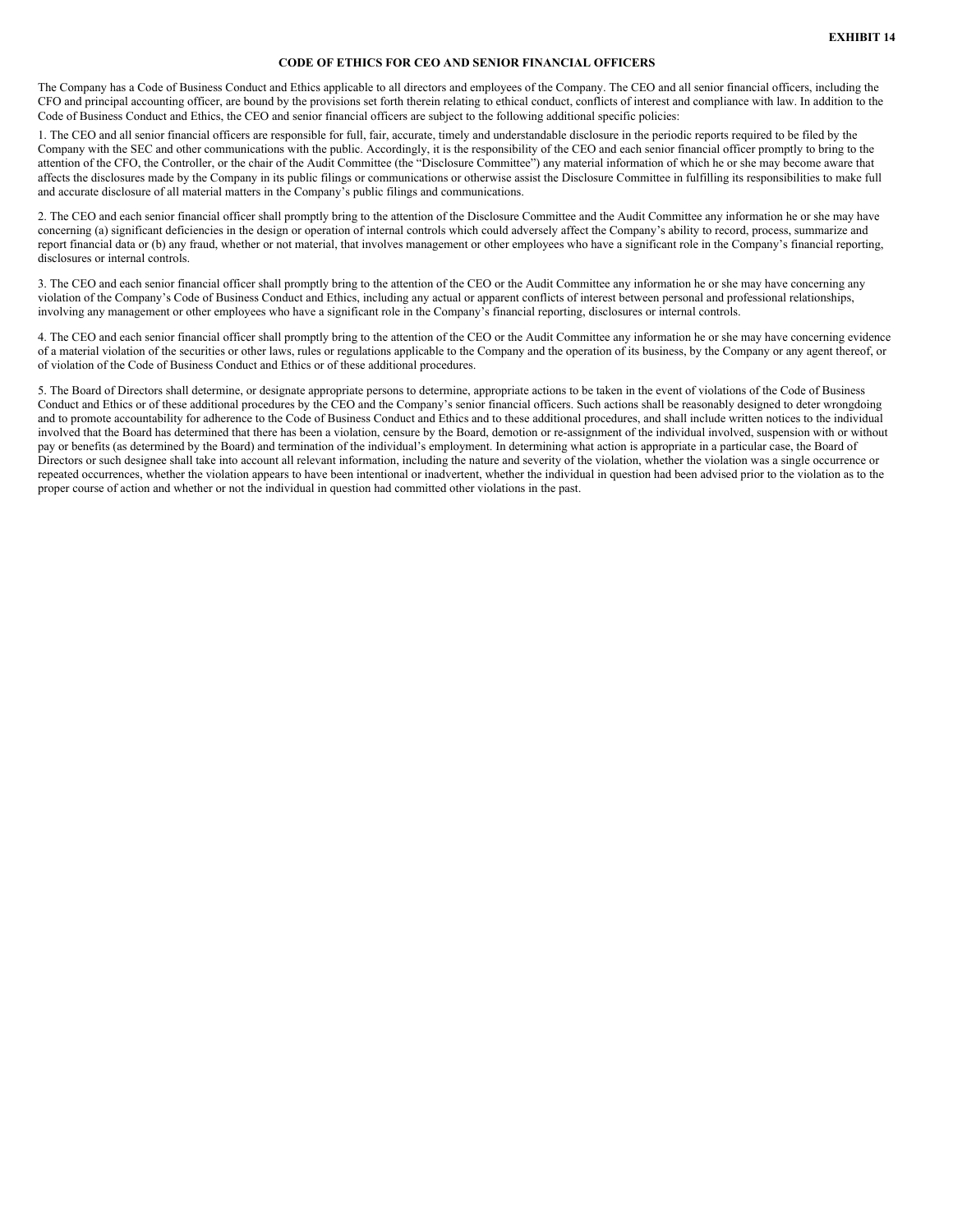# CERTIFICATION OF CHIEF EXECUTIVE OFFICER

I, Mercedes Walton, certify that:

- 1. I have reviewed this annual report on Form 10-KSB/A of CRYO-CELL International, Inc. (the "Registrant");
- 2. Based on my knowledge, this report does not contain any untrue statement of a material fact or omit to state a material fact necessary to make the statements made, in light of the circumstances under which such statements were made, not misleading with respect to the period covered by this report;
- 3. Based on my knowledge, the consolidated financial statements, and other financial information included in this report, fairly present in all material respects the financial condition, results of operations and cash flows of the registrant as of, and for, the periods presented in this report;
- 4. The Registrant's other certifying officer(s) and I are responsible for establishing and maintaining disclosure controls and procedures (as defined in Exchange Act Rules 13a-15(e) and 15d-15(e)) for the Registrant and have:
	- (a) Designed such disclosure controls and procedures, or caused such disclosure controls and procedures to be designed under our supervision, to ensure that material information relating to the Registrant, including its consolidated subsidiaries, is made known to us by others within those entities, particularly during the period in which this annual report is being prepared;
	- (b) Evaluated the effectiveness of the Registrant's disclosure controls and procedures and presented in this report our conclusions about the effectiveness of the disclosure controls and procedures, as of the end of the period covered by this report based on such evaluation; and
	- (c) disclosed in this report any change in the Registrant's internal control over financial reporting that occurred during the Registrant's most recent fiscal quarter that has materially affected, or is reasonably likely to materially affect, the Registrant's internal control over financial reporting;
- 5. The Registrant's other certifying officer(s) and I have disclosed, based on our most recent evaluation of internal control over financial reporting, to the Registrant's auditors and the audit committee of the Registrant's board of directors (or persons performing the equivalent functions):
	- (a) All significant deficiencies and material weaknesses in the design or operation of internal control over financial reporting which are reasonably likely to adversely affect the Registrant's ability to record, process, summarize and report financial information; and
	- (b) Any fraud, whether or not material, that involves management or other employees who have a significant role in the Registrant's internal control over financial reporting.

Dated: March 30, 2005

/s/ Mercedes Walton

Mercedes Walton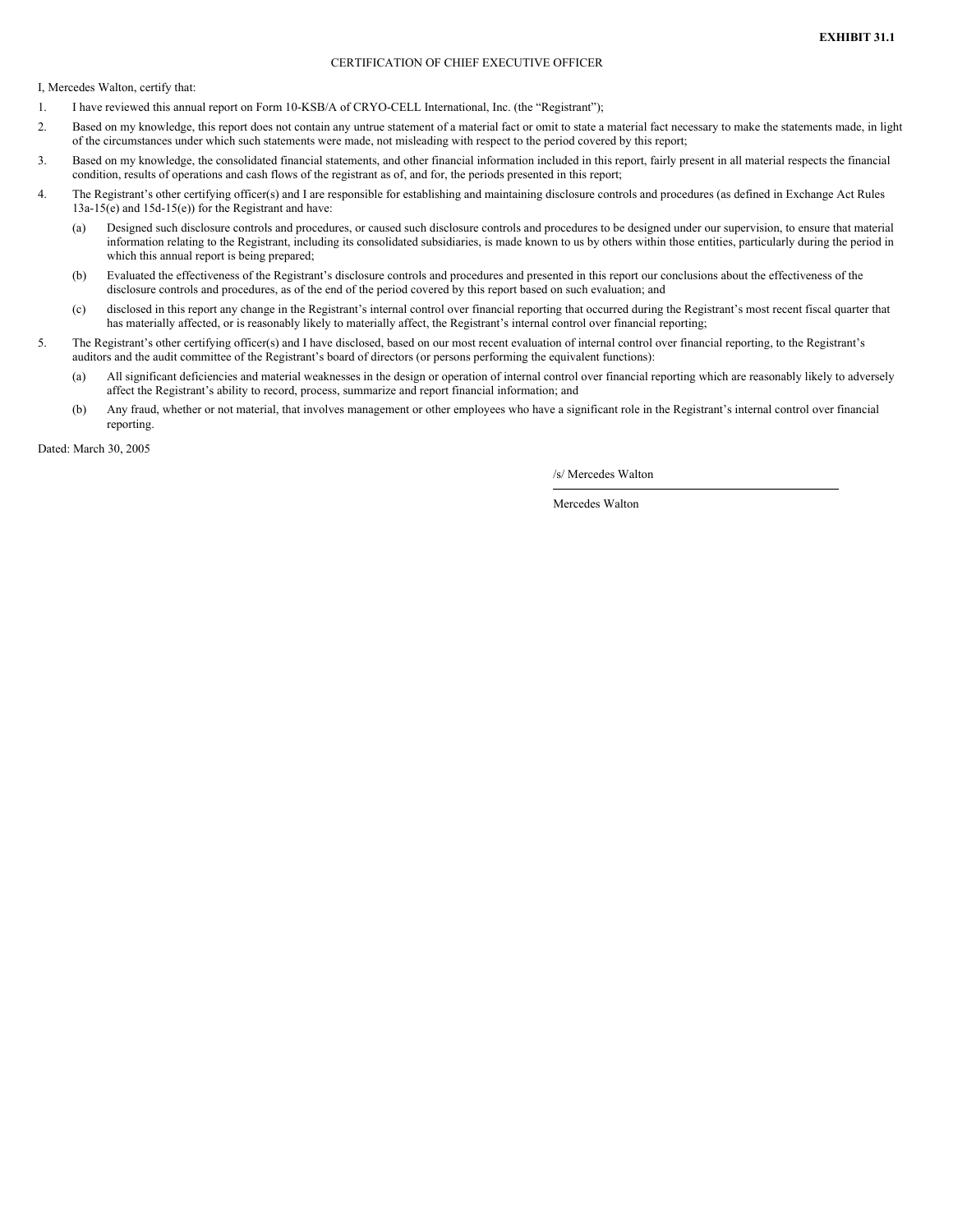#### CERTIFICATION OF CHIEF FINANCIAL OFFICER

I, Jill M. Taymans, certify that:

- 1. I have reviewed this annual report on Form 10-KSB/A of CRYO-CELL International, Inc. (the "Registrant");
- 2. Based on my knowledge, this report does not contain any untrue statement of a material fact or omit to state a material fact necessary to make the statements made, in light of the circumstances under which such statements were made, not misleading with respect to the period covered by this report;
- 3. Based on my knowledge, the consolidated financial statements, and other financial information included in this report, fairly present in all material respects the financial condition, results of operations and cash flows of the registrant as of, and for, the periods presented in this report;
- 4. The Registrant's other certifying officer(s) and I are responsible for establishing and maintaining disclosure controls and procedures and internal control over financial report (as defined in Exchange Act Rules  $13a-15(e)$  and  $15d-15(e)$ ) for the Registrant and have:
	- (a) Designed such disclosure controls and procedures, or caused such disclosure controls and procedures to be designed under our supervision, to ensure that material information relating to the Registrant, including its consolidated subsidiaries, is made known to us by others within those entities, particularly during the period in which this annual report is being prepared;
	- (b) Evaluated the effectiveness of the Registrant's disclosure controls and procedures and presented in this report our conclusions about the effectiveness of the disclosure controls and procedures, as of the end of the period covered by this report based on such evaluation; and
	- (c) disclosed in this report any change in the Registrant's internal control over financial reporting that occurred during the Registrant's most recent fiscal quarter that has materially affected, or is reasonably likely to materially affect, the Registrant's internal control over financial reporting;
- 5. The Registrant's other certifying officer(s) and I have disclosed, based on our most recent evaluation of internal control over financial reporting, to the Registrant's auditors and the audit committee of the Registrant's board of directors (or persons performing the equivalent functions):
	- (a) All significant deficiencies and material weaknesses in the design or operation of internal control over financial reporting which are reasonably likely to adversely affect the Registrant's ability to record, process, summarize and report financial information; and
	- (b) Any fraud, whether or not material, that involves management or other employees who have a significant role in the Registrant's internal control over financial reporting.

Dated: March 30, 2005

/s/ Jill M. Taymans

Jill M. Taymans